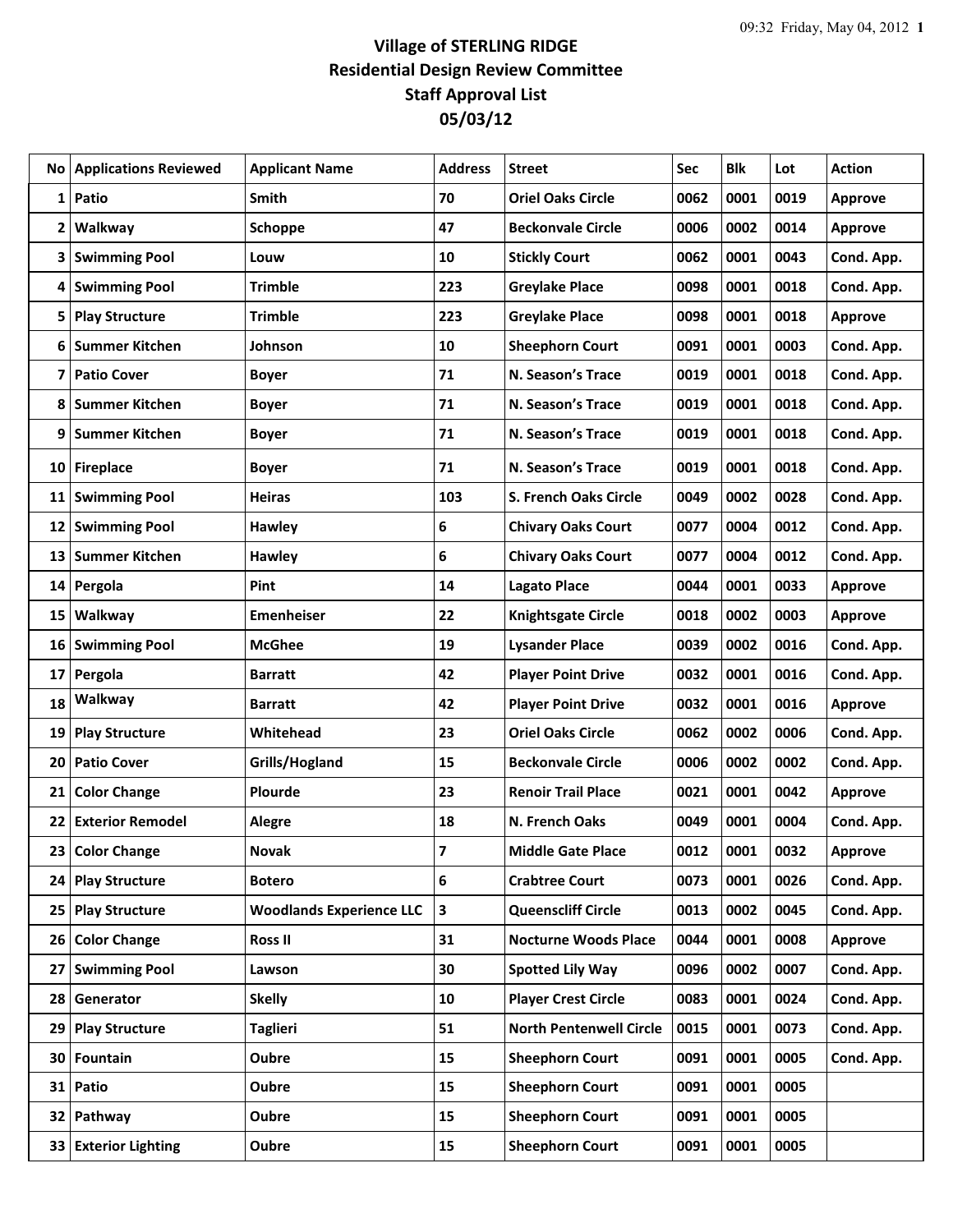## **Village of STERLING RIDGE Residential Design Review Committee Staff Approval List 05/03/12**

| 34 | <b>Swimming Pool</b>  | <b>Vickery</b>      | 138 | S. Bantam Woods Circle       | 0006 | 0001 | 0059 | Cond. App.     |
|----|-----------------------|---------------------|-----|------------------------------|------|------|------|----------------|
| 35 | <b>Swimming Pool</b>  | <b>Manuel</b>       | 74  | <b>Bryce Branch</b>          | 0034 | 0001 | 0019 | Cond. App.     |
| 36 | <b>Pool Barrier</b>   | Manuel              | 74  | <b>Bryce Branch</b>          | 0034 | 0001 | 0019 | Cond. App.     |
| 37 | <b>Swimming Pool</b>  | <b>Bangerter</b>    | 107 | S. Bantam Woods Circle       | 0006 | 0003 | 0019 | Cond. App.     |
| 38 | Pergola               | <b>Bangerter</b>    | 107 | S. Bantam Woods Circle       | 0006 | 0003 | 0019 | Cond. App.     |
| 39 | <b>Swimming Pool</b>  | <b>Krishna</b>      | 39  | <b>Fair Manor</b>            | 0078 | 0001 | 0010 | Cond. App.     |
| 40 | Arbor                 | <b>Krishna</b>      | 39  | <b>Fair Manor</b>            | 0078 | 0001 | 0010 | Cond. App.     |
| 41 | <b>Yard Structure</b> | Smith               | 59  | W. majestic Woods            | 0017 | 0001 | 0020 | Cond. App.     |
| 42 | <b>Pool Equipment</b> | <b>Brigger</b>      | 35  | <b>Spotted Lily Way</b>      | 0096 | 0001 | 0027 | Cond. App.     |
| 43 | <b>Summer Kitchen</b> | <b>Brigger</b>      | 35  | <b>Spotted Lily Way</b>      | 0096 | 0001 | 0027 | Cond. App.     |
| 44 | <b>Swimming Pool</b>  | <b>Deming</b>       | 6   | <b>Blue Wildflower Place</b> | 0095 | 0001 | 0006 | Cond. App.     |
| 45 | <b>Fire Pit</b>       | <b>Deming</b>       | 6   | <b>Blue Wildflower Place</b> | 0095 | 0001 | 0006 | Cond. App.     |
| 46 | <b>Swimming Pool</b>  | Rajaram/Subramanian | 19  | <b>Monet Bend</b>            | 0021 | 0001 | 0026 | Cond. App.     |
| 47 | <b>Tree Removal</b>   | Rajaram/Subramanian | 19  | <b>Monet Bend</b>            | 0021 | 0001 | 0026 | Cond. App.     |
| 48 | Spa                   | <b>Mateo</b>        | 102 | <b>Black Swan Place</b>      | 0097 | 0001 | 0029 | Cond. App.     |
| 49 | <b>Tree Removal</b>   | <b>Mateo</b>        | 102 | <b>Black Swan Place</b>      | 0097 | 0001 | 0029 | Cond. App.     |
| 50 | <b>Summer Kitchen</b> | <b>Groves</b>       | 22  | <b>Caufield Court</b>        | 0040 | 0001 | 0011 | Cond. App.     |
| 51 | Arbor                 | Groves              | 22  | <b>Caufield Court</b>        | 0040 | 0001 | 0011 | Cond. App.     |
| 52 | <b>Paving</b>         | Groves              | 22  | <b>Caufield Court</b>        | 0040 | 0001 | 0011 | <b>Approve</b> |
| 53 | <b>Play Structure</b> | <b>Groves</b>       | 22  | <b>Caufield Court</b>        | 0040 | 0001 | 0011 | <b>Approve</b> |
| 54 | Paving                | <b>Moore</b>        | 79  | S. Regan Mead Circle         | 0029 | 0002 | 0039 | <b>Approve</b> |
| 55 | <b>Paving</b>         | Helgerson           | 115 | S. Chantsong Circle          | 0005 | 0002 | 0002 | Approve        |
| 56 | <b>Patio Cover</b>    | Helgerson           | 115 | <b>S. Chantsong Circle</b>   | 0005 | 0002 | 0002 | Cond. App.     |
| 57 | Pergola               | Fox                 | 79  | Panterra Way                 | 0074 | 0003 | 0012 | Cond. App.     |
| 58 | <b>Play Structure</b> | <b>Hughes</b>       | 11  | <b>Player Pond</b>           | 0023 | 0002 | 0017 | Cond. App.     |
| 59 | <b>Swimming Pool</b>  | Jerez               | 46  | S. Garnet Bend               | 0008 | 0001 | 0025 | Cond. App.     |
| 60 | Paving                | <b>Arnett</b>       | 6   | <b>Middle Gate Place</b>     | 0012 | 0001 | 0042 | Cond. App.     |
| 61 | <b>Patio Cover</b>    | <b>McKee</b>        | 2   | <b>Rhapsody Bend Drive</b>   | 0027 | 0001 | 0031 | Cond. App.     |
| 62 | <b>Summer Kitchen</b> | <b>McKee</b>        | 2   | <b>Rhapsody Bend Drive</b>   | 0027 | 0001 | 0031 | Cond. App.     |
| 63 | <b>Swimming Pool</b>  | Gerstl              | 14  | <b>Millwright Place</b>      | 0005 | 0001 | 0008 | Cond. App.     |
| 64 | <b>Swimming Pool</b>  | Langemeier          | 46  | W. Double Green              | 0077 | 0001 | 0015 | Cond. App.     |
| 65 | <b>Swimming Pool</b>  | Tobin               | 114 | S. Longsford Circle          | 0012 | 0001 | 0002 | Cond. App.     |
|    | 66 Firepit            | <b>Tobin</b>        | 114 | S. Longsford Circle          | 0012 | 0001 | 0002 | Cond. App.     |
| 67 | Walkway               | <b>Tobin</b>        | 114 | S. Longsford Circle          | 0012 | 0001 | 0002 | Approve        |